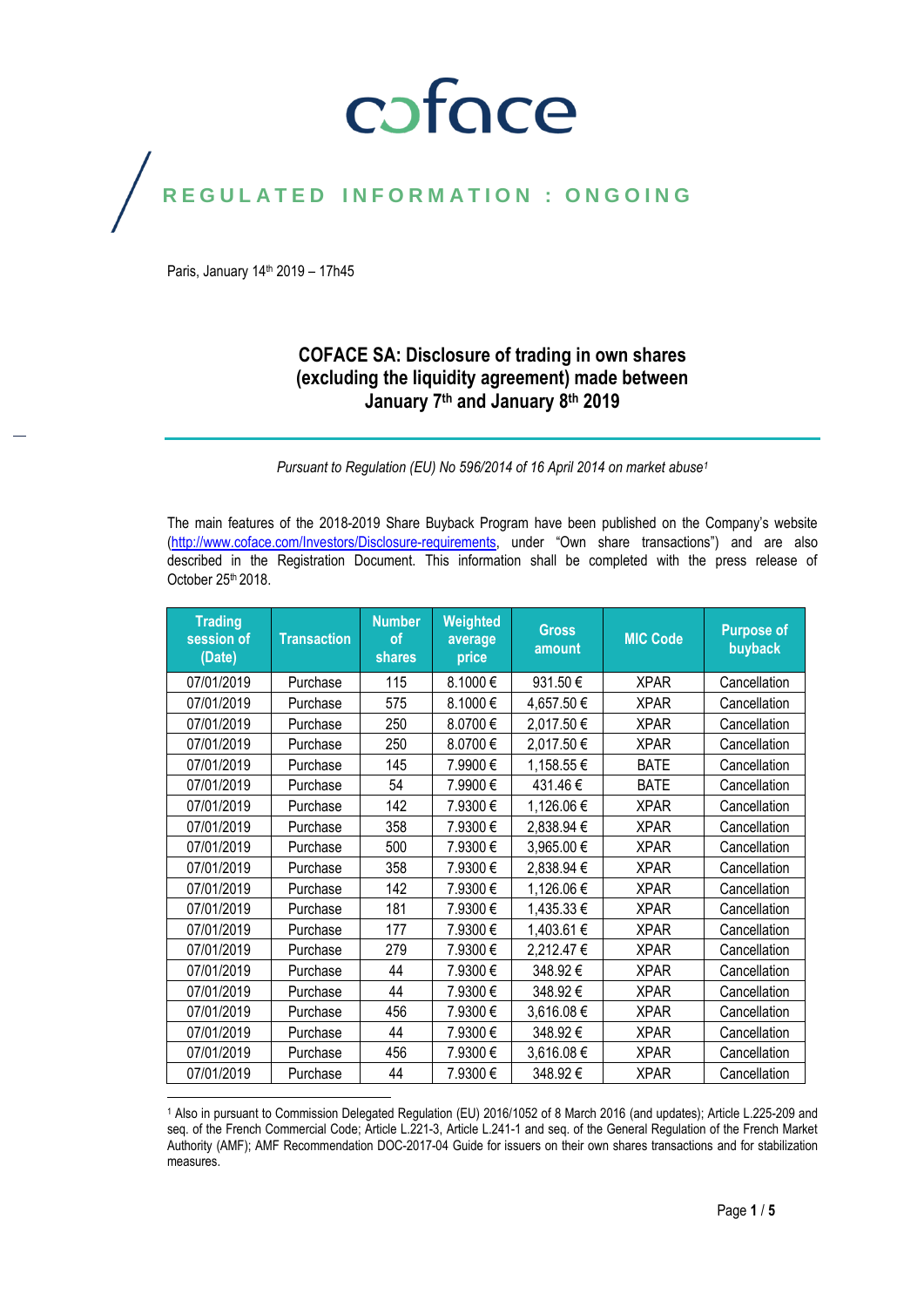# COFOCE

### $\bigg)$

| 07/01/2019       | Purchase | 500    | 7.9300€  | 3,965.00€  | <b>XPAR</b> | Cancellation        |  |
|------------------|----------|--------|----------|------------|-------------|---------------------|--|
| 07/01/2019       | Purchase | 500    | 7.9300€  | 3,965.00 € | <b>XPAR</b> | Cancellation        |  |
| 07/01/2019       | Purchase | 500    | 7.9300€  | 3,965.00 € | <b>XPAR</b> | Cancellation        |  |
| 07/01/2019       | Purchase | 275    | 7.9300€  | 2,180.75€  | <b>XPAR</b> | Cancellation        |  |
| 07/01/2019       | Purchase | 188    | 7.9300€  | 1,490.84 € | <b>BATE</b> | Cancellation        |  |
| 07/01/2019       | Purchase | 477    | 7.9200€  | 3,777.84 € | <b>XPAR</b> | Cancellation        |  |
| 07/01/2019       | Purchase | 408    | 7.9100€  | 3,227.28€  | <b>XPAR</b> | Cancellation        |  |
| 07/01/2019       | Purchase | 1,182  | 7.9400€  | 9,385.08€  | <b>XPAR</b> | Cancellation        |  |
| 07/01/2019       | Purchase | 200    | 7.9600€  | 1,592.00 € | <b>CHIX</b> | Cancellation        |  |
| 07/01/2019       | Purchase | 141    | 7.9600€  | 1,122.36 € | <b>CHIX</b> | Cancellation        |  |
| 07/01/2019       | Purchase | 141    | 7.9600€  | 1,122.36 € | <b>CHIX</b> | Cancellation        |  |
| 07/01/2019       | Purchase | 166    | 7.9600€  | 1,321.36 € | <b>CHIX</b> | Cancellation        |  |
| 07/01/2019       | Purchase | 673    | 7.9600€  | 5,357.08€  | <b>CHIX</b> | Cancellation        |  |
| 07/01/2019       | Purchase | 224    | 7.9500€  | 1,780.80 € | <b>XPAR</b> | Cancellation        |  |
| 07/01/2019       | Purchase | 199    | 7.9500€  | 1,582.05€  | <b>XPAR</b> | Cancellation        |  |
| 07/01/2019       | Purchase | 694    | 8.0700€  | 5,600.58€  | <b>XPAR</b> | Cancellation        |  |
| 07/01/2019       | Purchase | 740    | 8.1000€  | 5,994.00 € | <b>XPAR</b> | Cancellation        |  |
| 07/01/2019       | Purchase | 348    | 8.1100€  | 2,822.28 € | <b>XPAR</b> | Cancellation        |  |
| 07/01/2019       | Purchase | 736    | 8.1100€  | 5,968.96 € | <b>XPAR</b> | Cancellation        |  |
| 07/01/2019       | Purchase | 702    | 8.0900€  | 5,679.18€  | <b>XPAR</b> | Cancellation        |  |
| 07/01/2019       | Purchase | 219    | 8.0900€  | 1,771.71 € | <b>XPAR</b> | Cancellation        |  |
| 07/01/2019       | Purchase | 651    | 8.0700€  | 5,253.57 € | <b>XPAR</b> | Cancellation        |  |
| 07/01/2019       | Purchase | 192    | 8.1800€  | 1,570.56 € | <b>XPAR</b> | Cancellation        |  |
| 07/01/2019       | Purchase | 137    | 8.1800€  | 1,120.66 € | <b>XPAR</b> | Cancellation        |  |
| 07/01/2019       | Purchase | 538    | 8.0800€  | 4,347.04 € | <b>XPAR</b> | Cancellation        |  |
| 07/01/2019       | Purchase | 155    | 8.0800€  | 1,252.40 € | <b>XPAR</b> | Cancellation        |  |
| 07/01/2019       | Purchase | 329    | 8.0800€  | 2,658.32€  | <b>BATE</b> | Cancellation        |  |
| 07/01/2019       | Purchase | 180    | 8.0800€  | 1,454.40 € | <b>BATE</b> | Cancellation        |  |
| 07/01/2019       | Purchase | 200    | 8.0800€  | 1,616.00 € | <b>BATE</b> | Cancellation        |  |
| 07/01/2019       | Purchase | 83     | 8.0800€  | 670.64€    | <b>CHIX</b> | Cancellation        |  |
| 07/01/2019       | Purchase | 72     | 8.0800€  | 581.76€    | <b>CHIX</b> | Cancellation        |  |
| 07/01/2019       | Purchase | 270    | 8.0800€  | 2,181.60 € | <b>TRQX</b> | Cancellation        |  |
| 07/01/2019       | Purchase | 43     | 8.0800€  | 347.44€    | <b>TRQX</b> | Cancellation        |  |
| 07/01/2019       | Purchase | 43     | 8.0800€  | 347.44 €   | <b>TRQX</b> | Cancellation        |  |
| 07/01/2019       | Purchase | 606    | 8.0800€  | 4,896.48€  | <b>XPAR</b> | Cancellation        |  |
| 07/01/2019       | Purchase | 347    | 8.0800€  | 2,803.76€  | <b>XPAR</b> | Cancellation        |  |
| 07/01/2019       | Purchase | 402    | 8.0900€  | 3,252.18€  | <b>XPAR</b> | Cancellation        |  |
| Total 07/01/2019 |          | 15,147 | 8.0122€  | 121,360    | <b>XPAR</b> |                     |  |
|                  |          | 356    | 8.0800 € | 2,876      | <b>TRQX</b> |                     |  |
|                  |          | 1,476  | 7.9726€  | 11,768     | <b>CHIX</b> | <b>Cancellation</b> |  |
|                  |          | 1,096  | 8.0379€  | 8,810      | <b>BATE</b> |                     |  |
|                  |          | 18,075 | 8.0118€  | 144,814€   |             |                     |  |
| 08/01/2019       | Purchase | 812    | 8.3700€  | 6,796.44 € | <b>XPAR</b> | Cancellation        |  |
| 08/01/2019       | Purchase | 84     | 8.3000€  | 697.20€    | <b>TRQX</b> | Cancellation        |  |
| 08/01/2019       | Purchase | 105    | 8.2500€  | 866.25€    | <b>BATE</b> | Cancellation        |  |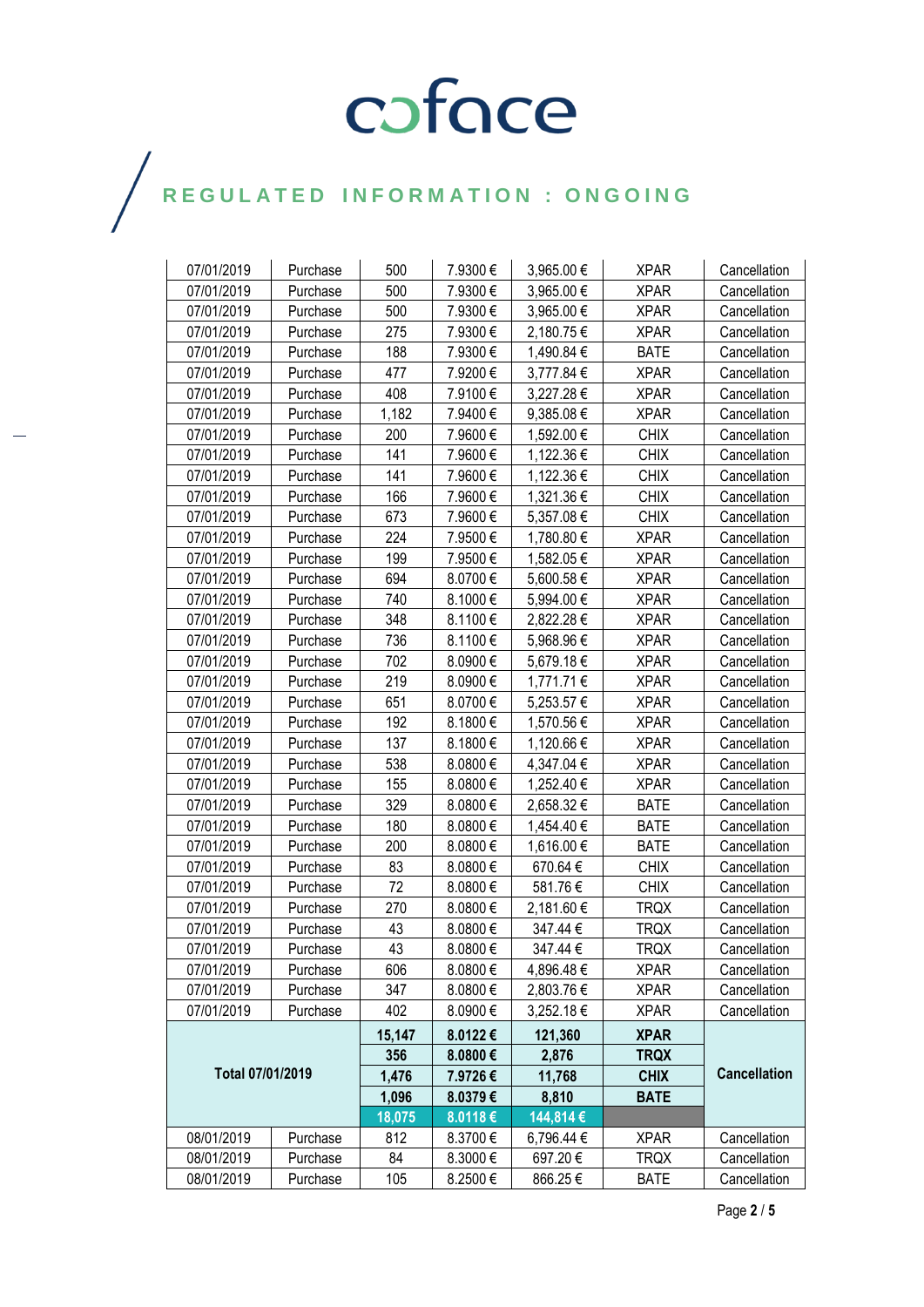# COFOCE

### $\bigg)$

| 08/01/2019       | Purchase | 12     | 8.2500€ | 99.00€      | <b>CHIX</b> | Cancellation        |
|------------------|----------|--------|---------|-------------|-------------|---------------------|
| 08/01/2019       | Purchase | 551    | 8.2200€ | 4,529.22 €  | <b>XPAR</b> | Cancellation        |
| 08/01/2019       | Purchase | 152    | 8.2200€ | 1,249.44 €  | <b>XPAR</b> | Cancellation        |
| 08/01/2019       | Purchase | 116    | 8.2300€ | 954.68€     | <b>BATE</b> | Cancellation        |
| 08/01/2019       | Purchase | 38     | 8.2300€ | 312.74€     | <b>BATE</b> | Cancellation        |
| 08/01/2019       | Purchase | 11     | 8.2300€ | 90.53€      | <b>BATE</b> | Cancellation        |
| 08/01/2019       | Purchase | 150    | 8.2100€ | 1,231.50€   | <b>TRQX</b> | Cancellation        |
| 08/01/2019       | Purchase | 744    | 8.2600€ | 6,145.44 €  | <b>XPAR</b> | Cancellation        |
| 08/01/2019       | Purchase | 658    | 8.2600€ | 5,435.08 €  | <b>XPAR</b> | Cancellation        |
| 08/01/2019       | Purchase | 343    | 8.2600€ | 2,833.18€   | <b>XPAR</b> | Cancellation        |
| 08/01/2019       | Purchase | 1,466  | 8.1000€ | 11,874.60 € | <b>XPAR</b> | Cancellation        |
| 08/01/2019       | Purchase | 1,506  | 8.0900€ | 12,183.54 € | <b>XPAR</b> | Cancellation        |
| 08/01/2019       | Purchase | 1,248  | 8.1000€ | 10,108.80 € | <b>XPAR</b> | Cancellation        |
| 08/01/2019       | Purchase | 1,075  | 8.0000€ | 8,600.00€   | <b>XPAR</b> | Cancellation        |
| 08/01/2019       | Purchase | 319    | 7.9700€ | 2,542.43 €  | <b>XPAR</b> | Cancellation        |
| 08/01/2019       | Purchase | 358    | 7.9700€ | 2,853.26 €  | <b>XPAR</b> | Cancellation        |
| 08/01/2019       | Purchase | 1,000  | 8.0000€ | 8,000.00 €  | <b>XPAR</b> | Cancellation        |
| 08/01/2019       | Purchase | 485    | 8.0000€ | 3,880.00 €  | <b>XPAR</b> | Cancellation        |
| 08/01/2019       | Purchase | 300    | 8.0000€ | 2,400.00 €  | <b>XPAR</b> | Cancellation        |
| 08/01/2019       | Purchase | 150    | 8.0000€ | 1,200.00 €  | <b>XPAR</b> | Cancellation        |
| 08/01/2019       | Purchase | 251    | 8.0000€ | 2,008.00 €  | <b>XPAR</b> | Cancellation        |
| 08/01/2019       | Purchase | 600    | 7.9300€ | 4,758.00 €  | <b>XPAR</b> | Cancellation        |
| 08/01/2019       | Purchase | 65     | 7.9300€ | 515.45€     | <b>XPAR</b> | Cancellation        |
| 08/01/2019       | Purchase | 1,415  | 7.9600€ | 11,263.40 € | <b>XPAR</b> | Cancellation        |
| 08/01/2019       | Purchase | 630    | 7.9600€ | 5,014.80 €  | <b>XPAR</b> | Cancellation        |
| 08/01/2019       | Purchase | 171    | 7.9500€ | 1,359.45€   | <b>XPAR</b> | Cancellation        |
| 08/01/2019       | Purchase | 337    | 7.9500€ | 2,679.15€   | <b>XPAR</b> | Cancellation        |
| 08/01/2019       | Purchase | 805    | 7.9400€ | 6,391.70 €  | <b>XPAR</b> | Cancellation        |
| 08/01/2019       | Purchase | 487    | 7.9100€ | 3,852.17 €  | <b>XPAR</b> | Cancellation        |
| 08/01/2019       | Purchase | 397    | 7.8900€ | 3,132.33 €  | <b>XPAR</b> | Cancellation        |
| 08/01/2019       | Purchase | 501    | 7.9300€ | 3,972.93€   | <b>XPAR</b> | Cancellation        |
| 08/01/2019       | Purchase | 98     | 7.9300€ | 777.14€     | <b>XPAR</b> | Cancellation        |
| 08/01/2019       | Purchase | 203    | 7.9300€ | 1,609.79€   | <b>XPAR</b> | Cancellation        |
| 08/01/2019       | Purchase | 538    | 7.9300€ | 4,266.34 €  | <b>XPAR</b> | Cancellation        |
| 08/01/2019       | Purchase | 19     | 7.9300€ | 150.67€     | <b>XPAR</b> | Cancellation        |
| 08/01/2019       | Purchase | 53     | 7.9300€ | 420.29€     | <b>XPAR</b> | Cancellation        |
| 08/01/2019       | Purchase | 61     | 7.9300€ | 483.73€     | <b>BATE</b> | Cancellation        |
| 08/01/2019       | Purchase | 568    | 7.9100€ | 4,492.88 €  | <b>XPAR</b> | Cancellation        |
| 08/01/2019       | Purchase | 168    | 7.9000€ | 1,327.20 €  | <b>XPAR</b> | Cancellation        |
| 08/01/2019       | Purchase | 264    | 7.9000€ | 2,085.60 €  | <b>XPAR</b> | Cancellation        |
| 08/01/2019       | Purchase | 136    | 7.9000€ | 1,074.40 €  | <b>CHIX</b> | Cancellation        |
| 08/01/2019       | Purchase | 51     | 7.8800€ | 401.88€     | <b>XPAR</b> | Cancellation        |
| 08/01/2019       | Purchase | 1      | 7.8900€ | 7.89€       | <b>XPAR</b> | Cancellation        |
|                  |          | 18,789 | 8.0429€ | 151,118     | <b>XPAR</b> | <b>Cancellation</b> |
| Total 08/01/2019 |          | 234    | 8.2423€ | 1,929       | <b>TRQX</b> |                     |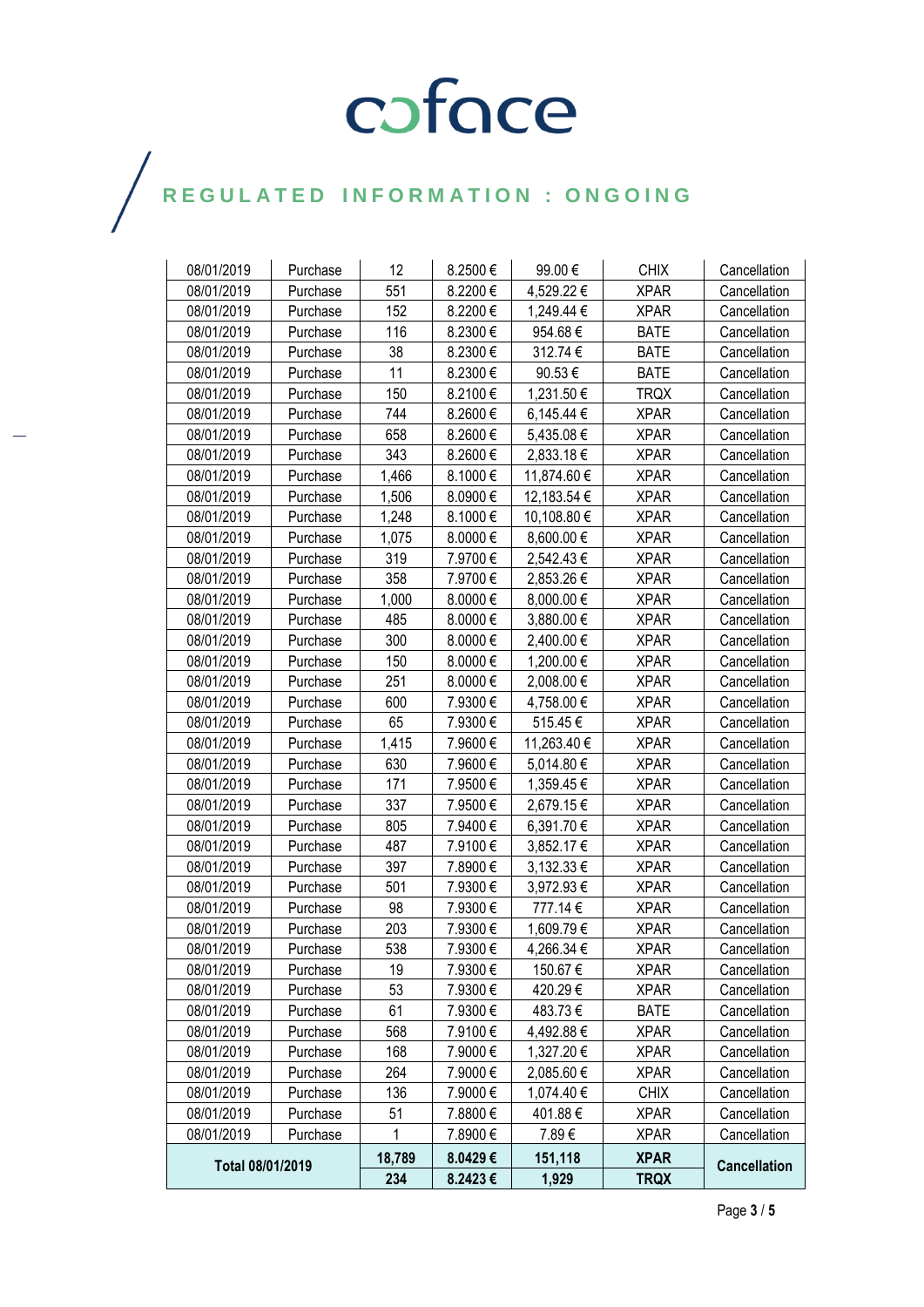# COFOCE

 $\bigg)$ 

|                               | 148    | 7.9284€      | 1.173         | <b>CHIX</b> |                     |
|-------------------------------|--------|--------------|---------------|-------------|---------------------|
|                               | 331    | $8.1811 \in$ | 2.708         | <b>BATE</b> |                     |
|                               | 19.502 | $8.0468 \in$ | 156.929€      |             |                     |
| Total 07/01/2019 - 08/01/2019 | 37.577 | 8,0300€      | i 301.743 € ' |             | <b>Cancellation</b> |